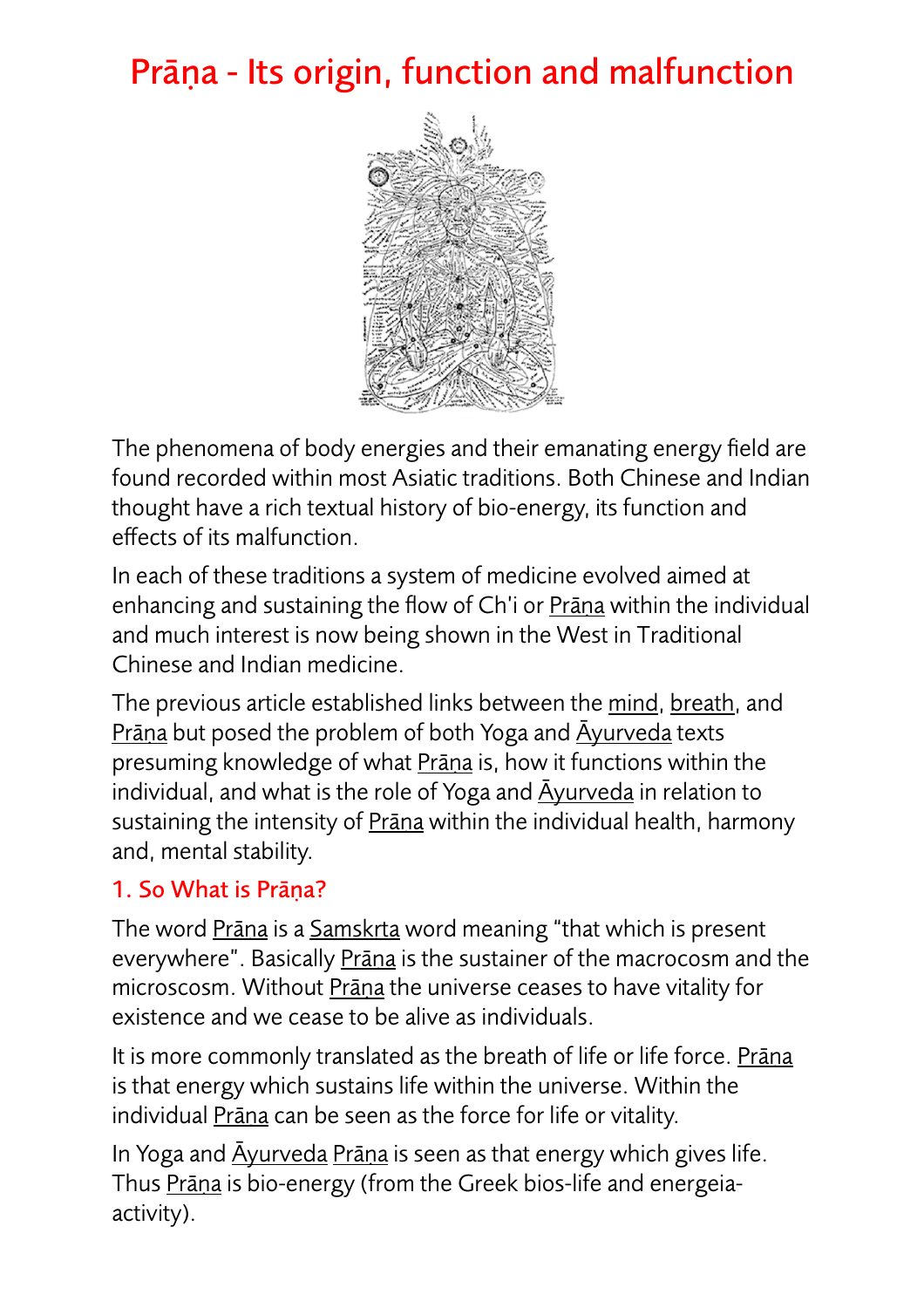This is why, within the practice of Yoga, Prānāyāma (Prāna – life activity plus  $\bar{A}$ yā[ma](http://www.yogastudies.org/sanskrit/ayama/) – to extend or to restrain according to the context of extending the flow or restraining the field) is seen as one of the main techniques. Without this means for influencing and sustaining our vitality our efforts at psychological or physiological change could be limited.

# 2. What is the Origin of Prāṇa?

There are different schools of thought on the origin and nature of Prāna. It is seen by some as a product of the material world, by others as a product of the spiritual world. Some say it permeates through all things, whilst some say it is something other than this.

The [Vedanta](http://www.yogastudies.org/sanskrit/vedanta/) and Hindu view is that God created [Puru](http://www.yogastudies.org/sanskrit/purusha/)sa and [Prak](http://www.yogastudies.org/sanskrit/prakrti/)rti.

From this association comes Prāna. In the [Upani](http://www.yogastudies.org/sanskrit/upanishad/)sat, which form part of the Hindu canon, there is the idea of God and Pr[āṇ](http://www.yogastudies.org/sanskrit/prana/)a being everywhere.

We have according to Yoga and Sam[khya](http://www.yogastudies.org/sanskrit/samkhya/) the idea of [Prak](http://www.yogastudies.org/sanskrit/prakrti/)rti as the [field](http://www.yogastudies.org/sanskrit/ksetra/) and [Puru](http://www.yogastudies.org/sanskrit/purusha/)sa as the [seed](http://www.yogastudies.org/sanskrit/bija/). When there is a movement that brings the two together or when there is an association between the two, then from this comes Prāna. It is like a spark that comes from the contact of [Spirit](http://www.yogastudies.org/sanskrit/purusha/) and [Matter.](http://www.yogastudies.org/sanskrit/prakrti/) Without the two in association Pr[āṇ](http://www.yogastudies.org/sanskrit/prana/)a does not exist.

Another way that this relationship is expressed is through seeing [Puru](http://www.yogastudies.org/sanskrit/purusha/)sa as the male aspect of creation (the [seed\)](http://www.yogastudies.org/sanskrit/bija/) and [Prak](http://www.yogastudies.org/sanskrit/prakrti/)rti as the female aspect (the [field\)](http://www.yogastudies.org/sanskrit/ksetra/). There is a coming together of the two, a sort of cosmic big bang you might say, and the child of that union is Pr[āṇ](http://www.yogastudies.org/sanskrit/prana/)a.

Thus Pr[āṇ](http://www.yogastudies.org/sanskrit/prana/)a is some sort of force resulting from the conjunction or union of [Puru](http://www.yogastudies.org/sanskrit/purusha/)sa and [Prak](http://www.yogastudies.org/sanskrit/prakrti/)rti.

So it is very difficult to ascertain whether it is a product of the [Seer](http://www.yogastudies.org/sanskrit/drastr/) or the [Seen](http://www.yogastudies.org/sanskrit/drsya/), or [spirit](http://www.yogastudies.org/sanskrit/purusha/) or [matter.](http://www.yogastudies.org/sanskrit/prakrti/) Consequently it is seen as being more subtle than [Prak](http://www.yogastudies.org/sanskrit/prakrti/)rti or its manifestation as the five [elements](http://www.yogastudies.org/sanskrit/bhuta/) but less subtle than [Puru](http://www.yogastudies.org/sanskrit/purusha/)sa or [spirit](http://www.yogastudies.org/sanskrit/purusha/) manifesting as [awareness](http://www.yogastudies.org/sanskrit/citi/).

From this one can surmise that the source of Prāna is from [Puru](http://www.yogastudies.org/sanskrit/purusha/)sa and its expression from [Prak](http://www.yogastudies.org/sanskrit/prakrti/)rti. Pr[āṇ](http://www.yogastudies.org/sanskrit/prana/)a does not come from Prakrti, it is the association of [Puru](http://www.yogastudies.org/sanskrit/purusha/)sa and [Prak](http://www.yogastudies.org/sanskrit/prakrti/)rti that allows Prāna to manifest. It's the expression of [Puru](http://www.yogastudies.org/sanskrit/purusha/)sa as a subtle form because of its contact with [Prak](http://www.yogastudies.org/sanskrit/prakrti/)rti.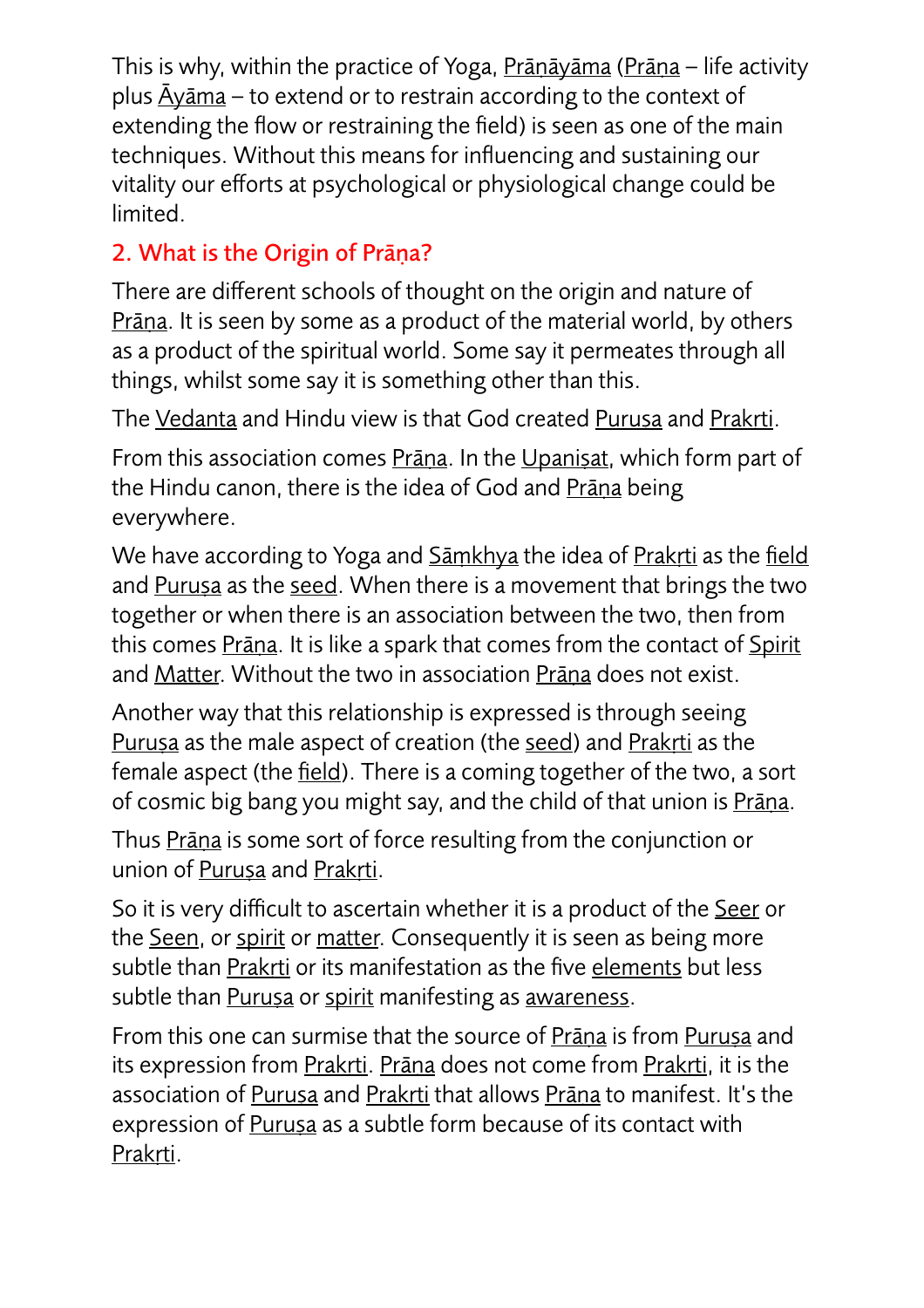The way Prāna is expressed is due to [Prak](http://www.yogastudies.org/sanskrit/prakrti/)rti but it does not come from [Prak](http://www.yogastudies.org/sanskrit/prakrti/)rti. It is what happens in the realms of [Prak](http://www.yogastudies.org/sanskrit/prakrti/)rti that influences this expression of [Puru](http://www.yogastudies.org/sanskrit/purusha/)sa through Prāna.

Put simply Prāna is the friend of [Puru](http://www.yogastudies.org/sanskrit/purusha/)sa.

3. How Prāṇa functions in the Individual

The presence of **Prana** is identical in all people.

To quote TKV Desikachar from [Religiousness in Yoga Chapter 10:](http://www.yogastudies.org/2015/08/pra%25E1%25B9%2587a-is-simply-the-expression-of-puru%25E1%25B9%25A3a/)

*"Prāṇa is simply the expression of Purusa in all parts of the body and beyond.*

#### *This Prāṇa has an intimate relationship to the mind because the Purusa sees only through the mind.*

Thus Prāṇa, breath and mind are interrelated."

The viewpoint of Yoga and A[yurveda](http://www.yogastudies.org/sanskrit/ayurveda/) is very much that of looking at the idea of Pr[āṇ](http://www.yogastudies.org/sanskrit/prana/)a in relation to the individual. Having said that Prāṇa is present in all people, it does have different characteristics or attributes which influence our feelings, thoughts and modes of action.

Pr[āṇ](http://www.yogastudies.org/sanskrit/prana/)a is considered very subtle and something other than air. For example, in the Yoga Yājñavalkya we are told that Prāna is that which helps us to breathe.

In the individual **Prana** is said to appear at the moment of conception when the male [seed](http://www.yogastudies.org/sanskrit/bija/) and the female [field](http://www.yogastudies.org/sanskrit/ksetra/) unite. This force called Prāna manifests in the individual as a bio-energy field. The Yoga Yājñavalkya tells us that Prāna extends beyond the [body.](http://www.yogastudies.org/sanskrit/kaya/) It even gives measurements for this relative to a person's height.

Here the definition of the perfection of Prānāyāma is when Prāna is concentrated from the beyond of the body to within the body. Pr[āṇ](http://www.yogastudies.org/sanskrit/prana/)a can be said to be an ideal state when it is equal to or less than the size of the physical body.

The concept of Prana and the individual can be illustrated simply by conceptualising three images:

## Firstly that of a bicycle wheel and its surrounding tyre.

This illustrates the extension of Prāna beyond the human body by about 10cm all around it. It is said to be the state of Pr[āṇ](http://www.yogastudies.org/sanskrit/prana/)a in an individual with the usual energetic processes and health.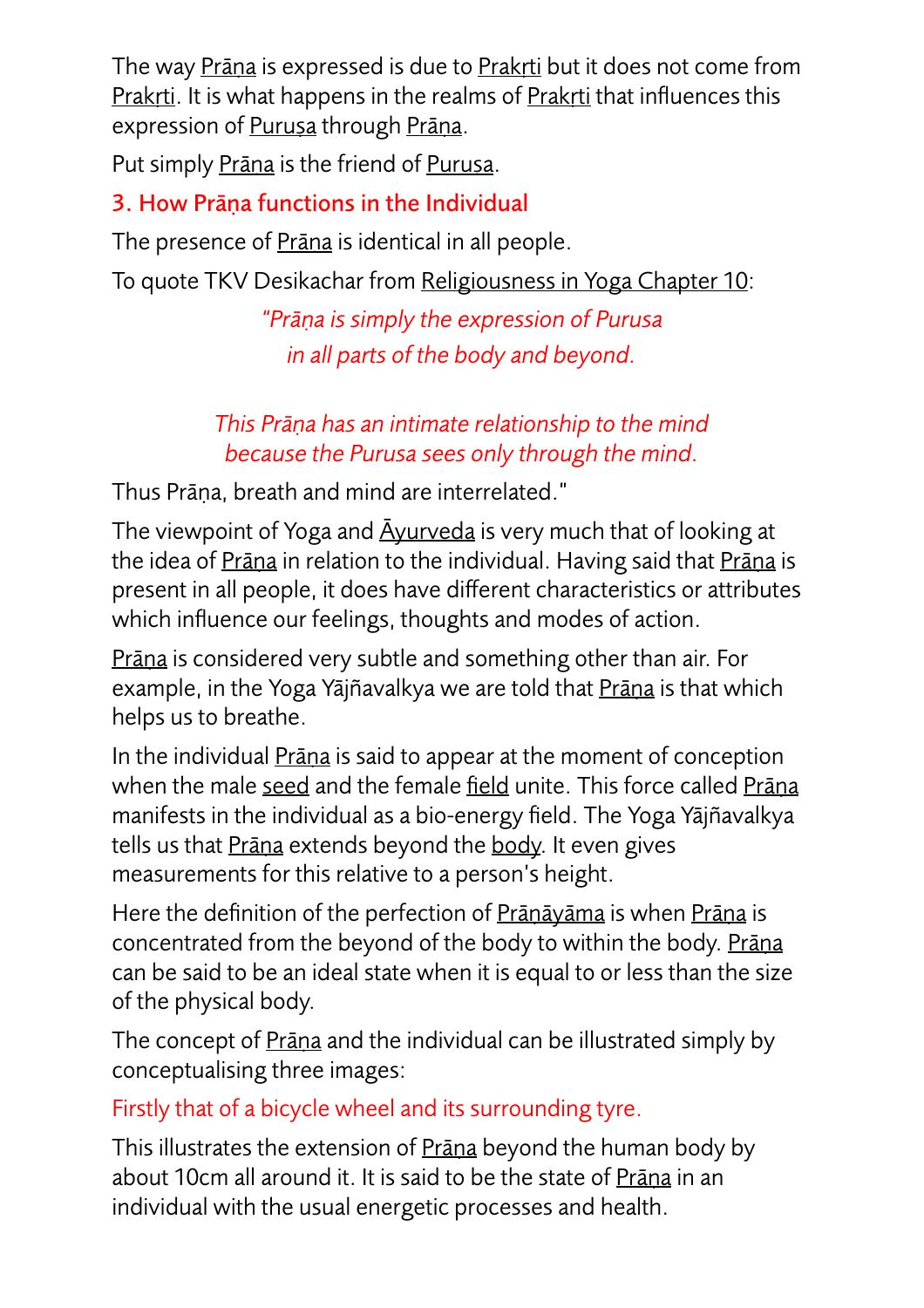#### Secondly by conceptualising a fried egg.

Here we have the notion of the Pr[āṇ](http://www.yogastudies.org/sanskrit/prana/)a being dispersed and is associated with ill health or mental fatigue or energetic fragility.

It is a state we can recognise when recovering say from the flu and all our facilities and processes are weakened because Pr[āṇ](http://www.yogastudies.org/sanskrit/prana/)a is in a dispersed state. As our health recovers so the dispersal of Pr[āṇ](http://www.yogastudies.org/sanskrit/prana/)a reduces from its state of being well beyond the body back to its more usual state of being some 10cm from the body.

The fried egg image may also be applied to situations of being over stressed or in fact more likely over stretched and our field of Pr[āṇ](http://www.yogastudies.org/sanskrit/prana/)a is dispersed so we are moving around like an energetic version of 'Michelin Man' feeling a lack of space as our field is distended and thus our usual ability to handle stress weakened.

Imagine a couple with both parties in the same state of being. Suddenly the room is unable to handle this distended energetic state and quite literally we are bumping into each other energetically speaking. The resulting complaint is often one of needing space from the other. In this space we take time and the fried egg becomes the bicycle wheel and we are hopefully more able to be around the other more comfortably again.

This example illustrates that this dispersal or distension can be a short term re-action to something or a long term build up that can manifest through or result in mental or physical illness.

We might also speculate around what appear to be recent manifestations of the disease process within auto-immune problems such as chronic fatigue syndrome or fibromyalgia as extremes of the fried egg model.

Or even speculate on the notion that the bicycle tyre has been so distended that it blows out and we have a puncture in our Prāna.

#### Finally if we can imagine a cartwheel with its steel rim.

Here we have a situation where the Pr[āṇ](http://www.yogastudies.org/sanskrit/prana/)a is within the rim of the wheel. Or in Yoga terms the **Prana** is contained or concentrated within the body.

The primary tool to facilitate this process of moving from bicycle wheel to cartwheel is working with the breath in Pr[āṇā](http://www.yogastudies.org/sanskrit/pranayama/)yāma.

The primary tool to facilitate the process of moving from fried egg to bicycle wheel is working with the breath in Ā[sana](http://www.yogastudies.org/sanskrit/asana/)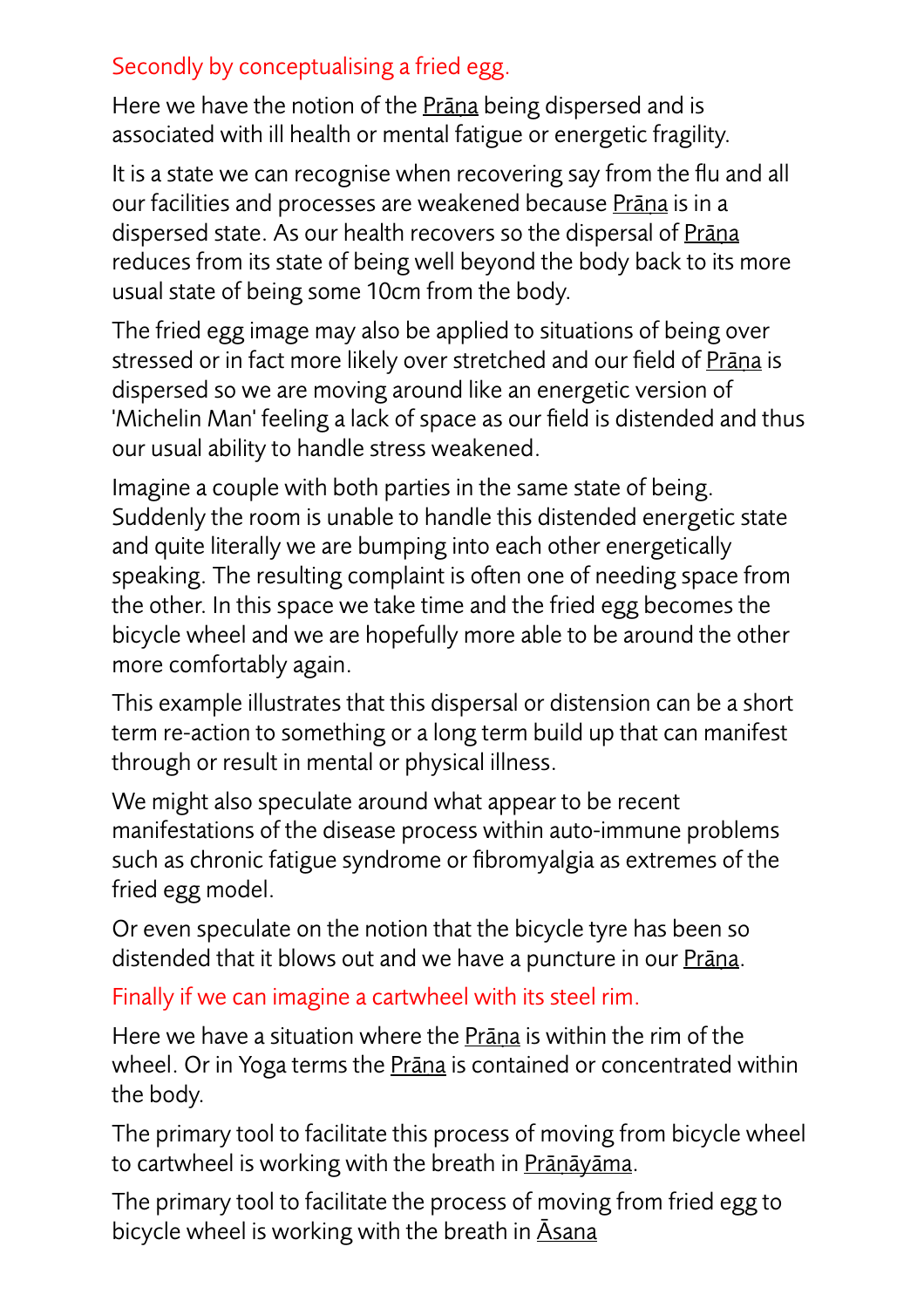In Pr[āṇā](http://www.yogastudies.org/sanskrit/pranayama/)yāma we use the breath to influence the mind to influence the intensity of the bio-energy. The previous article gave examples from the texts of the link. To influence the breath influences the mind. Any process that influences the mind influences the flow of Pr[āṇ](http://www.yogastudies.org/sanskrit/prana/)a.

# 4. How Prāṇa flows within the body through the Nāḍī

The breath along with Prana appears to radiate out from the centre of our body and beyond.

How Prāna moves in the body is said to be through Nādī or channels. The N[āḍī](http://www.yogastudies.org/sanskrit/nadi/) can be compared to the meridians in Chinese Acupuncture. It is by these Nadi that the field of Prana is dispersed or distended from within to beyond the body. It is through the Nadi that one is able to bring about a change in the intensity of the Prāna.

Further understanding of the role and function of the N[āḍī](http://www.yogastudies.org/sanskrit/nadi/) comes from the study of the theory of [Ha](http://www.yogastudies.org/sanskrit/hatha/)tha Yoga and as such is not within the focus of these particular articles.

In  $\overline{A}$ [yurveda](http://www.yogastudies.org/sanskrit/ayurveda/) the art of reading a person's health through the pulse is called Nadi [Parik](http://www.yogastudies.org/sanskrit/pariksa/)sa and the word is synonymous with pulse. The intensity and pattern of movement of Prāna, and through it the reading of the [Tri](http://www.yogastudies.org/sanskrit/tri/) [Do](http://www.yogastudies.org/sanskrit/dosa/)sa or Three Principles, can be felt from the pulse.

# 5. The root of the Nāḍī and the place of Kuṇḍalinī

The Nadi appear to emanate fibre-like from the centre of our body; this centre is called the [Ka](http://www.yogastudies.org/sanskrit/kanda/)nda which means trunk. Various [Ha](http://www.yogastudies.org/sanskrit/hatha/)tha texts give descriptions of its position and shape. There is a posture, very difficult for Western bodies, called Kaṇḍāsana, where the soles of the feet are placed against the abdomen or place of Kanda.

It is at the root Kanda that the symbolic Kund[alin](http://www.yogastudies.org/sanskrit/kundalini/)i resides blocking the entrance to the main Nādī in the body, the Kund[alin](http://www.yogastudies.org/sanskrit/kundalini/)ī envelops the [Ka](http://www.yogastudies.org/sanskrit/kanda/)nda living off our actions, particularly those arising from misunderstanding or [Avidy](http://www.yogastudies.org/sanskrit/avidya/)ā.

Through Yoga it is possible to do something to the Kund[alin](http://www.yogastudies.org/sanskrit/kundalini/)i so it no longer blocks the flow of Prāna into the main Nādī called Sus[um](http://www.yogastudies.org/sanskrit/susumna/)nā.

The third chapter of the Haṭha Yoga Pradīpikā goes into the detail of Kund[alin](http://www.yogastudies.org/sanskrit/kundalini/)ī and how it blocks the Sus[um](http://www.yogastudies.org/sanskrit/susumna/)nā.

Pr[āṇā](http://www.yogastudies.org/sanskrit/pranayama/)yāma helps to reduce the obstacles that block the flow of Pr[āṇ](http://www.yogastudies.org/sanskrit/prana/)a to all parts of the body, hence the use of breathing techniques such as N[āḍī](http://www.yogastudies.org/sanskrit/nadi/) Ś[odhana](http://www.yogastudies.org/sanskrit/shodhana/) or channel clearing.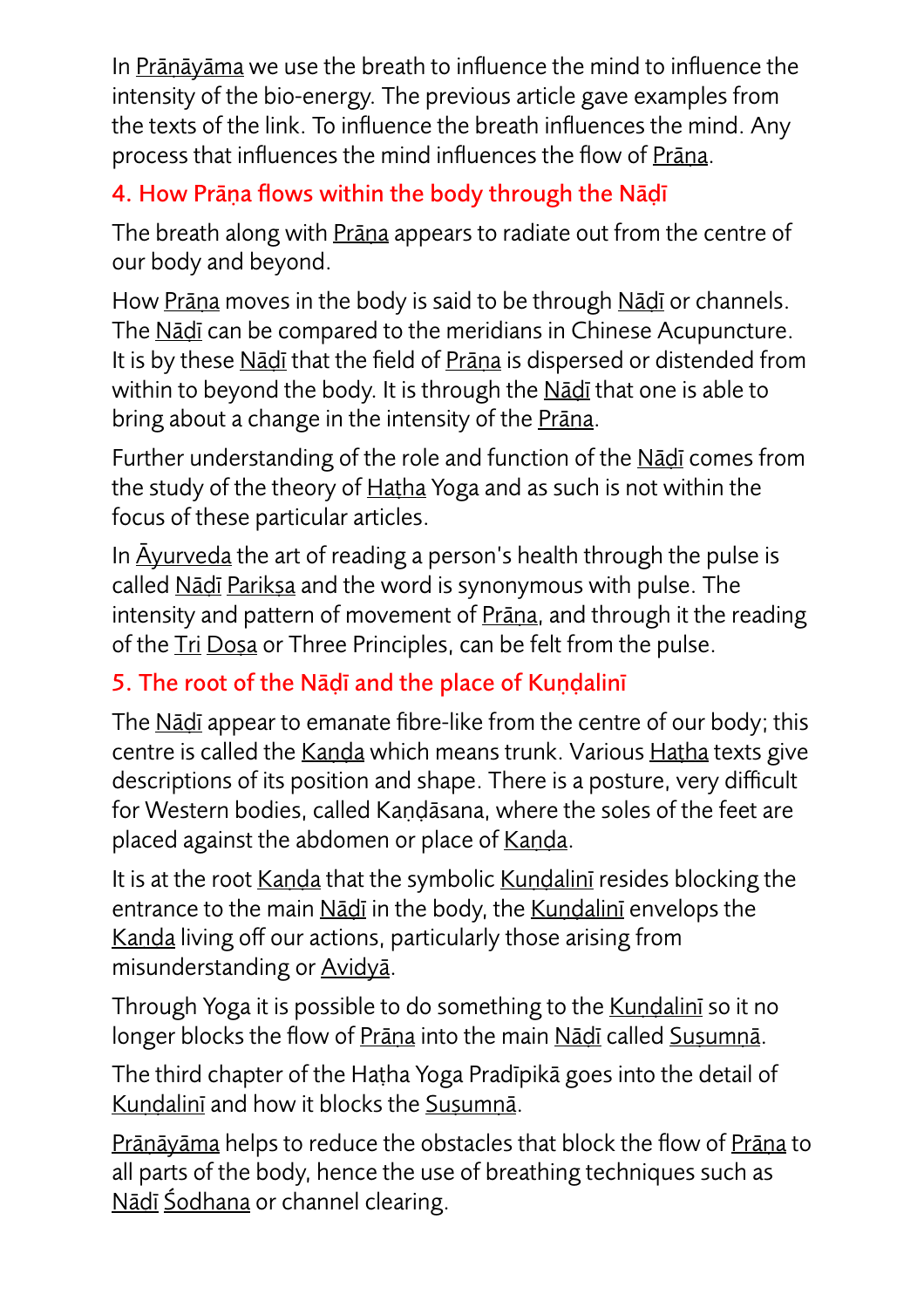Kund[alin](http://www.yogastudies.org/sanskrit/kundalini/)ī blocks Prāna from entering the Sus[um](http://www.yogastudies.org/sanskrit/susumna/)nā. When the Kund[alin](http://www.yogastudies.org/sanskrit/kundalini/)ī is moved Prāna naturally enters Sus[um](http://www.yogastudies.org/sanskrit/susumna/)nā.

> Tena Kuṇḍalinī Tasyāḥ Suṣumṇāyā Mukhaṃ Dhruvam | Jahāti Tasmāt Prāṇo'Yaṃ Suṣumṇāṃ Vrajati Svataḥ ||

*"By this (previous practices) the Kundalini leaves the entrance of the Suṣumṇā at once, and consequently Prāṇa enters the Suṣumṇā of itself."* Haṭha Yoga Pradīpikā – Chapter III Verse 111

Sus[um](http://www.yogastudies.org/sanskrit/susumna/)nā is like a conductor through which energy flows. This energy is the same energy that is always present, namely Pr[āṇ](http://www.yogastudies.org/sanskrit/prana/)a.

Further understanding of the role and function of the Sus[um](http://www.yogastudies.org/sanskrit/susumna/)na and Kund[alin](http://www.yogastudies.org/sanskrit/kundalini/)ī comes from the study of the theory of [Ha](http://www.yogastudies.org/sanskrit/hatha/)tha Yoga and as such is not within the focus of these particular articles.

To summarise both the Yoga Yājñavalkya and the Haṭha Yoga Pradīpikā define the word Yogi as "one whose Pr[āṇ](http://www.yogastudies.org/sanskrit/prana/)a is within the body". If Pr[āṇ](http://www.yogastudies.org/sanskrit/prana/)a is not within the body and able to flow freely everywhere, then one is not a Yogi.

It is interesting to note here that according to this definition a Yogi will have no visible energy field but will possibly exhibit an intensity from the concentration of the field of Pr[āṇ](http://www.yogastudies.org/sanskrit/prana/)a.

## 6. Prāṇa and the Disease Process

It is this free flow of Prana that is integral to the health or well being of the individual. Tradition tells us that an unsteady person or one who is confused has more Prāna beyond the body than within it.

The measure of **Prana** beyond the body is more when we are not at ease or at dis-ease, and therefore the concentration of Prāṇa within the body decreases in quality.

The measure or extent of Prana beyond the body when we are quiet is less. When Pr[āṇ](http://www.yogastudies.org/sanskrit/prana/)a has difficulty in entering our body it is because something is there that shouldn't be. The [Yoga S](http://www.yogastudies.org/yoga-text-freenotes/yoga-sutra-freenotes/)ūtra calls that which blocks our well-being [Kle](http://www.yogastudies.org/sanskrit/klesa/)śa or that which afflicts us. Its origins arise from a subtle state of illusion know as [Avidy](http://www.yogastudies.org/sanskrit/avidya/)a. It is also known in [Ha](http://www.yogastudies.org/sanskrit/hatha/)tha Yoga as [Mala](http://www.yogastudies.org/sanskrit/mala/) or dust or dirt (physical and mental).

So the more a person is in a state of ease the more the **Prana** is within the body, the more a person is in a state of dis-ease or disturbed the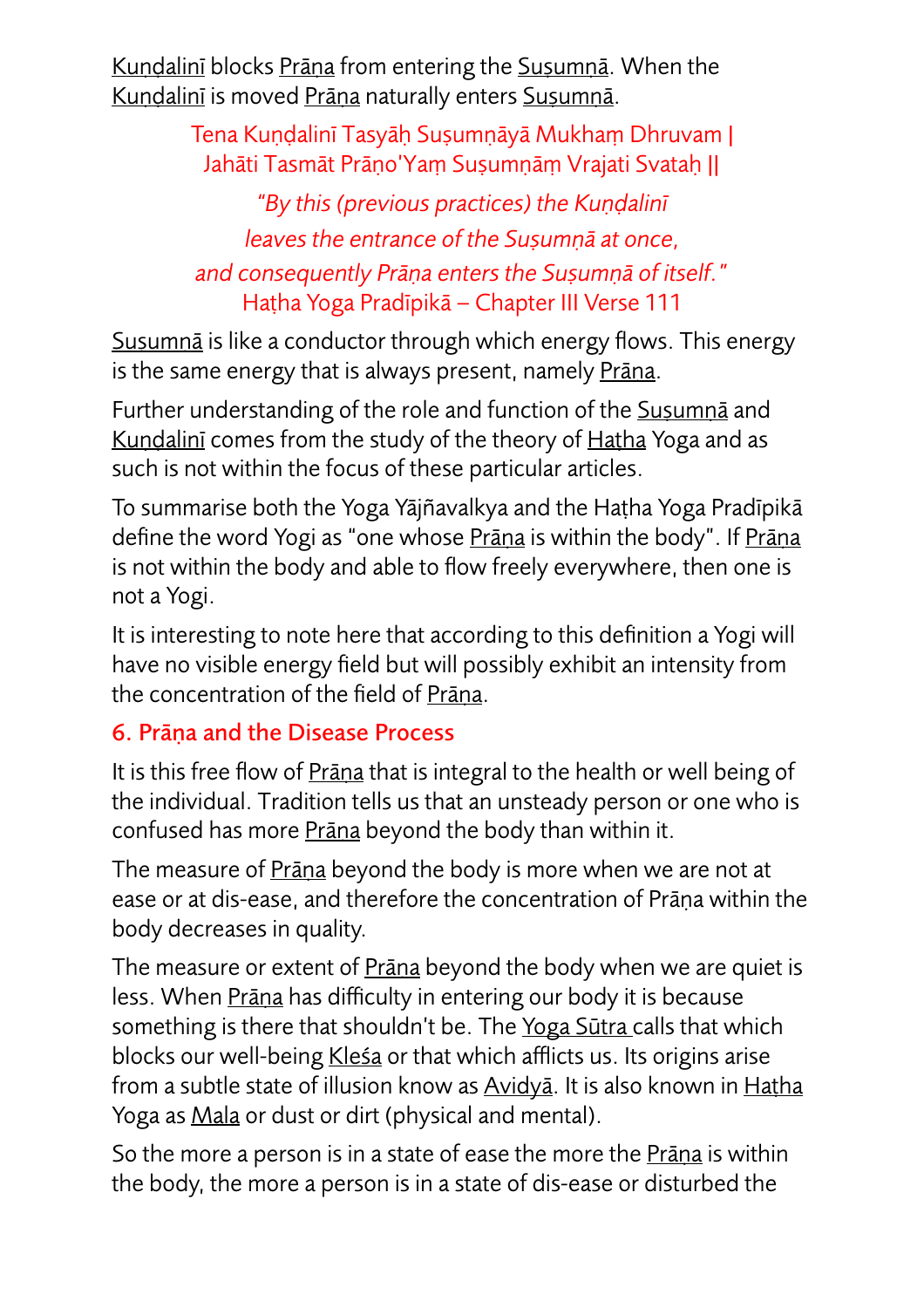more the Pr[āṇ](http://www.yogastudies.org/sanskrit/prana/)a is scattered. There are times for all of us when our energy feels scattered due to internal or external situations.

This is why T Krishnamacharya in his Yoga Rahasya tells us:

#### *"Where there are problems in the body use Āsana,*

#### *where there are problems in the mind use Prāṇāyāma."*

This is why Yoga looks at Pr[āṇ](http://www.yogastudies.org/sanskrit/prana/)a at the level of Ā[sana](http://www.yogastudies.org/sanskrit/asana/) and Pr[āṇā](http://www.yogastudies.org/sanskrit/pranayama/)yāma in order to influence the flow of Prana in the body. We can use A[sana](http://www.yogastudies.org/sanskrit/asana/) to explore the [breath](http://www.yogastudies.org/sanskrit/prana/) and use Prānāyāma to experience the [breath.](http://www.yogastudies.org/sanskrit/prana/)

So what are the factors that disturb or scatter the intensity of flow of Pr[āṇ](http://www.yogastudies.org/sanskrit/prana/)a in the individual? In life our actions ofen disturb the [mind](http://www.yogastudies.org/sanskrit/manas/) and increase the measure of Pr[āṇ](http://www.yogastudies.org/sanskrit/prana/)a outside the body. In a child the Pr[āṇ](http://www.yogastudies.org/sanskrit/prana/)a tends to be as concentrated in its energy field as for the Yogi.

In a person with disease or illness the energy field is weakened or scattered. This has been already described with the bicycle tyre and fried egg examples or 'Michelin Man' examples.

The way the **Prāna** is diffused or interrupted in its flow is due to changes in the flow of [Prak](http://www.yogastudies.org/sanskrit/prakrti/)rti. It is what happens in the realm of [Prak](http://www.yogastudies.org/sanskrit/prakrti/)rti that influences Pr[āṇ](http://www.yogastudies.org/sanskrit/prana/)a. The child has a good bio-energy field; however, as they grow up so the Prana diffuses and becomes less concentrated. This is because of the formation of unhelpful [Sa](http://www.yogastudies.org/sanskrit/samskara/)mskara or tendencies. The [Sa](http://www.yogastudies.org/sanskrit/samskara/)mskāra condition us to certain modes of being and can cause blockages or holding patterns on a mental, emotional, or physical level and thus interfere with a balanced flow of bio-energy.

[Sa](http://www.yogastudies.org/sanskrit/samskara/)ṃskāra may be present at birth from genetic history known as Vā[sana,](http://www.yogastudies.org/sanskrit/vasana/) or formed from family, social and environmental life patterns. There are always positive and negative influences and these bring about certain patterns that will affect us in later life. These patterns are then compounded by our own actions with regard to food, social relationships, sexual activity, work, family relationships, social activities, etc.

If there are problems in these areas then this will reflect in our bioenergy perhaps causing blockages, holding patterns, excess flow in one or more areas or a deficit in one or more areas. It is these disturbances in the Prāna that lay the foundation for disease or disturbance later in life.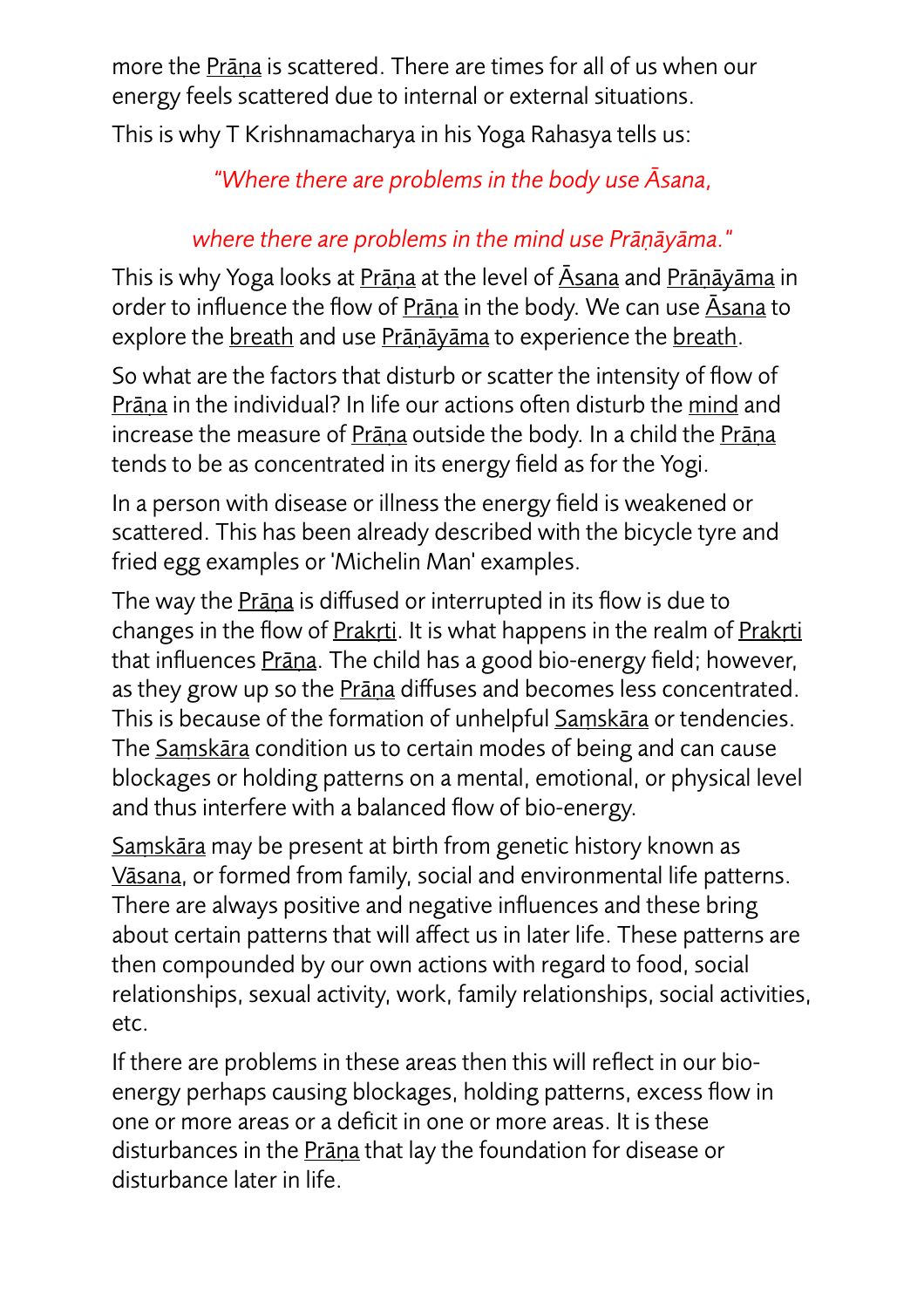This is why both **A**[yurveda](http://www.yogastudies.org/sanskrit/ayurveda/) and Yoga maintain that disease, when present at the level of the body, is also present at the level of [mind.](http://www.yogastudies.org/sanskrit/manas/) This means that body is only part of the problem, we have to do something at a deeper level. We might remove a problem physically but the dis-ease is still present at the level of the [mind.](http://www.yogastudies.org/sanskrit/manas/)

According to [Patañjali](http://www.yogastudies.org/sanskrit/patanjali/) in his [Yoga S](http://www.yogastudies.org/yoga-text-freenotes/yoga-sutra-freenotes/)ūtra dis-ease that is not potentially active in the [mind](http://www.yogastudies.org/sanskrit/manas/) is not in the body. So the purpose of Yoga is to reduce the potential for disease at the level of the [mind](http://www.yogastudies.org/sanskrit/manas/) as well as the level of the body. Furthermore [Patañjali](http://www.yogastudies.org/sanskrit/patanjali/) tells us that not only is the disease in the [mind](http://www.yogastudies.org/sanskrit/manas/) but also the power to work with our relationship with how it manifests is in the [mind](http://www.yogastudies.org/sanskrit/manas/).

The [mind](http://www.yogastudies.org/sanskrit/manas/) can convert the impact of disease. So the idea is not to kill the diseased [mind](http://www.yogastudies.org/sanskrit/manas/) but to change it.

This is why the [Yoga S](http://www.yogastudies.org/yoga-text-freenotes/yoga-sutra-freenotes/)ūtra is a study of the faculties of the mind and its potential or power for influencing the outcome and effects of our actions. So Ā[sana,](http://www.yogastudies.org/sanskrit/asana/) Pr[āṇā](http://www.yogastudies.org/sanskrit/pranayama/)yāma, [Mudr](http://www.yogastudies.org/sanskrit/mudra/)ā, Dhyā[nam](http://www.yogastudies.org/sanskrit/dhyana/) and other tools are the means by which the mind becomes a powerful ally. Power is when the [mind](http://www.yogastudies.org/sanskrit/manas/) is free of the effects, though not necessarily the presence of disease.

As we mature we encounter other difficulties that affect our bioenergy. For instance we become involved in worldly distraction, with the mind tending to be drawn out. We adopt unhealthy living patterns with regard to [food](http://www.yogastudies.org/sanskrit/annam/) and sleep. We use social and medical drugs. We accumulate tensions through excess pressure with work or family commitments.

The body isn't as efficient in sustaining or self-repair as it was when it was younger. Through these Prana is diffused and becomes less concentrated. This is why during the middle years particular emphasis should be placed on maintaining and refining our Pr[āṇā](http://www.yogastudies.org/sanskrit/pranayama/)yāma practice to help balance the effects of the life patterns we are involved in. We can minimise the effects of this diffusion by the daily practice of Prānāyāma.

The [Yoga S](http://www.yogastudies.org/yoga-text-freenotes/yoga-sutra-freenotes/)ūtra tells us in [Chapter II S](http://www.yogastudies.org/sutra/yoga-sutra-chapter-2-verse-52/)ūtra 52 that as we practise Pr[āṇā](http://www.yogastudies.org/sanskrit/pranayama/)yāma more and more of the covering within the [mind](http://www.yogastudies.org/sanskrit/manas/) around [awareness](http://www.yogastudies.org/sanskrit/citi/) is reduced and there is clarity or a state of [awareness](http://www.yogastudies.org/sanskrit/citi/) naturally arises. It is like comparing the reduction of cloud covering the sun. Reduce the cloud and the sun emerges.